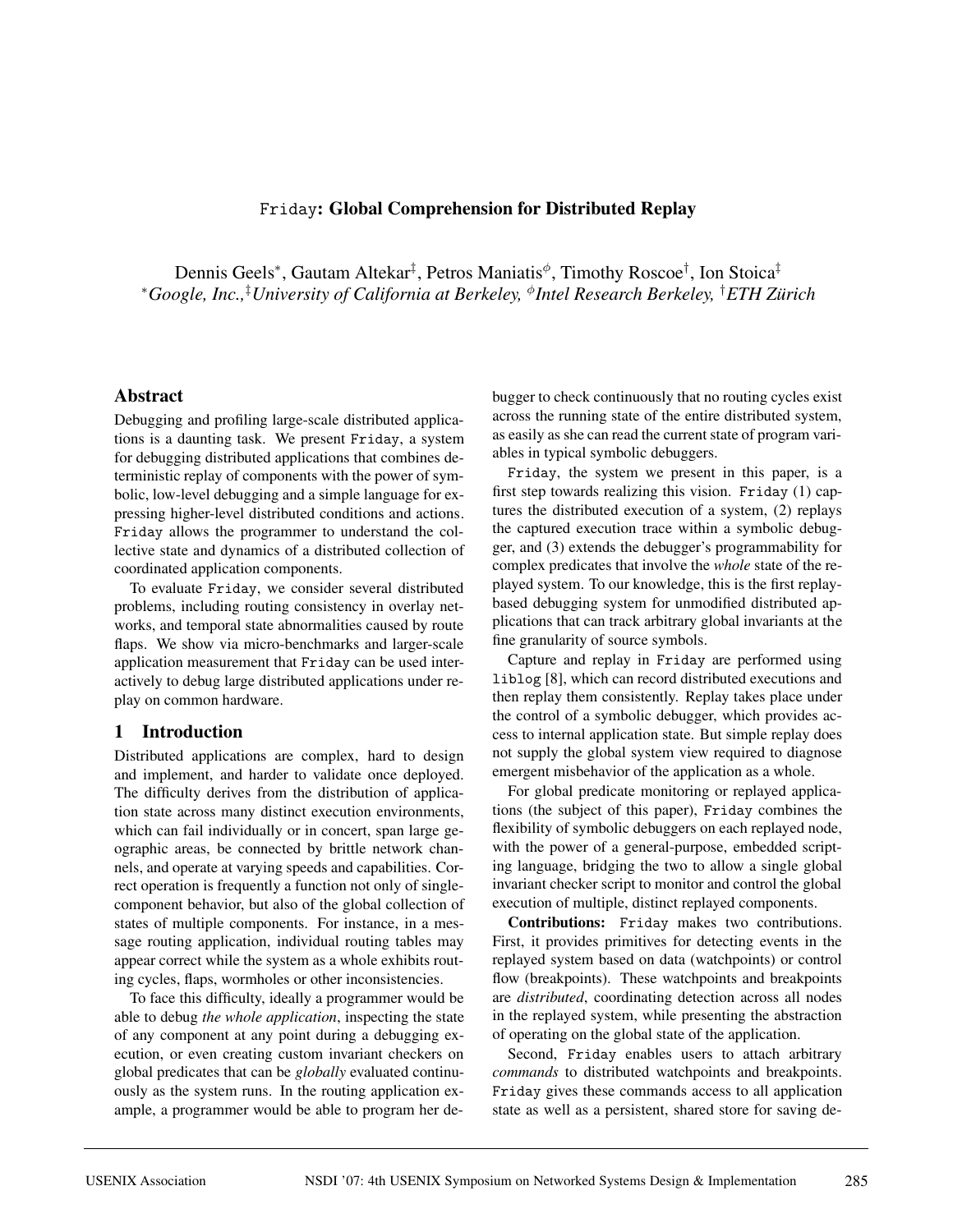bugging statistics, building behavioral models, or shadowing global state.

We have built an instance of Friday for the popular GDB debugger, using Python as the script language, though our techniques are equally applicable to other symbolic debuggers and interpreted scripting languages.

**Applicability:** Many distributed applications can benefit from Friday's functionality, including both fully distributed systems (e.g., overlays, protocols for replicated state machines) and centrally managed distributed systems (e.g., load balancers, cluster managers, grid job schedulers). Developers can evaluate global conditions during replay to validate a particular execution for correctness, to catch inconsistencies between a central management component and the actual state of the distributed managed components, and to express and iterate behavioral regression tests. For example, with an IP routing protocol that drops an unusual number of packets, a developer might hypothesize that the cause is a routing cycle, and use Friday to verify cycle existence. If the hypothesis holds true, the developer can further use Friday to capture cycle dynamics (e.g., are they transient or long-lasting?), identify the likely events that cause them (e.g., router failures or congestion), and finally identify the root cause by performing step-by-step debugging and analysis on a few instances involving such events, all without recompiling or annotating the source code.

**Structure:** We start with background on liblog in Section 2. Section 3 presents the design and implementation of Friday, and also discusses the limitations of the system. We then present in Section 4 concrete usage examples in the context of two distributed applications: the Chord DHT [25], and a reliable communication toolkit for Byzantine network faults [26]. We evaluate Friday both in terms of its primitives and these case studies in Section 5. Finally, we present related work in Section 6 and conclude in Section 7.

### **2 Background:** liblog

Friday leverages liblog [8] to deterministically and consistently replay the execution of a distributed application. We give a brief overview here.

liblog is a replay debugging tool for distributed libc- and POSIX C/C++-based applications on Linux/x86 computers. To achieve deterministic replay, each application thread records the side-effects of all nondeterministic system calls (e.g., recvfrom(), select(), etc.) to a local log. This is sufficient to replay the same execution, reproducing race conditions and non-deterministic failures, following the same code paths during replay, as well as the same file and network I/O, signals, and other IPC. liblog ensures causally consistent group replay, by maintaining Lamport clocks [16] during logging.



Figure 1: Overall architecture of Friday

liblog is incrementally deployable—it allows instrumented applications to communicate with applications that are not instrumented (e.g., DNS). liblog also supports replaying a subset of nodes without having to gather the logs of all nodes in the distributed system. Both incremental deployment and partial replay call for logging all incoming network traffic.

Finally, liblog's library-based implementation requires neither virtualization nor kernel additions, resulting in a small per-process CPU and memory footprint. It is lightweight enough to comfortably replay 60 nodes on a Pentium D 2.8GHz machine with 2GB of RAM. We have also built a proof-of-concept cluster-replay mechanism that can scale this number with the size of the replay cluster to thousands of nodes.

While liblog provides the programmer with the basic information and tools for debugging distributed applications, the process of tracking down the root cause of a particular problem remains a daunting task. The information presented by liblog can overwhelm the programmer, who is put, more often than not, in the position of finding a "needle in the haystack." Friday enables the programmer to prune the problem search space by expressing complex global conditions on the state of the whole distributed application.

# **3 Design**

Friday presents to users a central debugging console, which is connected to replay processes, each of which runs an instance of a traditional symbolic debugger such as GDB (see Figure 1). The console includes an embedded script language interpreter, which interprets actions and can maintain central state for the debugging session. Most user input is passed directly to the underlying debugger, allowing full access to data analysis and control functions. Friday extends the debugger's commands to handle distributed breakpoints and watchpoints, and to inspect the whole system of debugged processes.

## **3.1 Distributed Watchpoints and Breakpoints**

Traditional watchpoints allow a symbolic debugger to react—stop execution, display values, or evaluate a pred-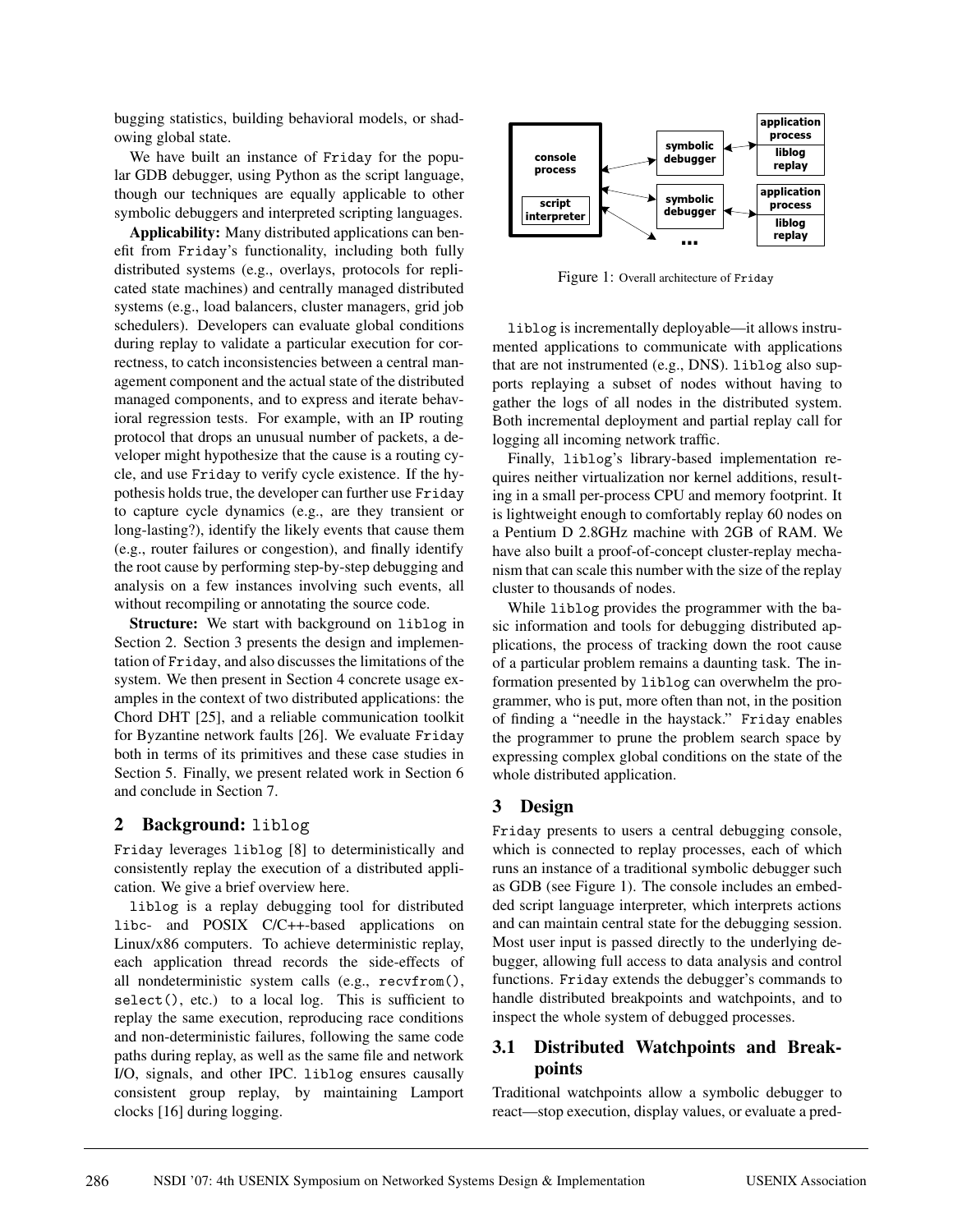icate on the running state—when the process updates a particular variable location, named via a memory address or a symbolic name from the application's source.

Friday's distributed watchpoints extend this functionality for variables and expressions from multiple nodes in the replayed distributed application. For example, a programmer debugging a ring network can use Friday to watch a variable called successor on all machines by specifying "watch successor" or on a single machine (here,  $#4$ ) with "4 watch successor". The command "[<node number>, ...] watch <variable> [...]" specifies both a set of nodes on which to watch variables (all by default), and a set of variables to watch. The node numbering is private to Friday; to identify a particular node by another identifier such as an IP address, an appropriate mapping can be provided (Section 3.2).

Distributed breakpoints in Friday have a similar flavor. Like traditional breakpoints, they allow the debugger to react when the debugged process executes a particular instruction, specified as a source line number or a function name. Friday allows the installation of such breakpoints on one, several, or all replayed nodes.

### **3.1.1 Implementation**

Friday implements distributed watchpoints and breakpoints by setting local instances on each replay process and mapping their individual numbers and addresses to a global identifier. These maps are used to rewrite and forward disable/enable requests to a local instance, and also to map local events back to the global index when executing attached commands.

Local breakpoints simply use GDB breakpoints, which internally either use debugging registers on the processor or inject trap instructions into the code text. In contrast, Friday implements its own mechanism for local watchpoints. Friday uses the familiar technique of write-protecting the memory page where the value corresponding to a given symbol is stored [29]. When a write to the variable's page occurs, the ensuing SEGV signal is intercepted, leading Friday to unprotect the page and completes the write, before evaluating any state manipulation scripts attached to the watchpoint.

This implementation can give rise to *false positives* when an unwatched variable sharing the page with a watchpoint is written. The more densely populated a memory page, the more such false positives occur. We decided that protection-based watchpoints are preferable to alternative implementations.

We explored but rejected four alternatives: hardware watchpoints, single stepping, implementation via breakpoints, and time-based sampling.

*Hardware watchpoints* are offered by many processor architectures. They are extremely efficient, causing essentially no runtime overhead, but most processors have small, hard limits on the number of watchpoint registers (a typical value is 8), as well as on the width of the watched variable (typically, a single machine word). For instance, watching for changes to a variable across tens of replayed nodes would not be possible if the replay machine has only 8 watchpoint registers. These limits are too restrictive for distributed predicates; however, we have planned a hybrid system that uses hardware watchpoints as a cache for our more flexible mechanism.

*Single-stepping*, or *software watchpoints*, execute one machine instruction and check variable modifications at each step. Unfortunately, single-stepping is prohibitively slow—we compare it to our method in Section 5.4 and demonstrate that it is a few thousand times slower.

*Local breakpoints* can emulate watchpoints by identifying the points where the watched variable could be modified and only checking for changes there. When this identification step is accurate the technique is highly efficient, but unfortunately it requires comprehensive knowledge of the program code and is prone to mistakes.

*Periodic sampling* of watched variables (e.g., every k logical time ticks) enables a trade-off between replay speedup and watchpoint accuracy: it is potentially faster than all the techniques described above, but it may be difficult to pinpoint value changes. Combined with replay checkpointing and backtracking, it might prove a valuable but not complete alternative.

## **3.1.2 Implementation Complexity**

Building a new watchpoint mechanism in Friday required reconstructing some functionality normally provided by the underlying symbolic debugger, GDB. Namely, debuggers maintain state for each watched expression, including the stack frame where the variable is located (for local variables) and any mutable subexpressions whose modification might affect the expression's value. For example, a watchpoint on srv->successor->addr should trigger if the pointers srv or srv->successor change, pointing the expression to a new value. Because GDB does not expose this functionality cleanly, we replicated it in Friday.

Also, the new watchpoint mechanism conflicts with GDB's stack maintenance algorithms. Friday's manipulation of memory page protection on the stack (Section 3.1.1) conflicts with GDB's initialization tasks when calling application functions, causing mprotect failures. To resolve the conflict, we replace GDB's calling facilities with our own, manipulating the application's PC directly, thereby complicating GDB's breakpoint maintenance. Thankfully, these complications are not triggered by any of our case studies presented in this paper.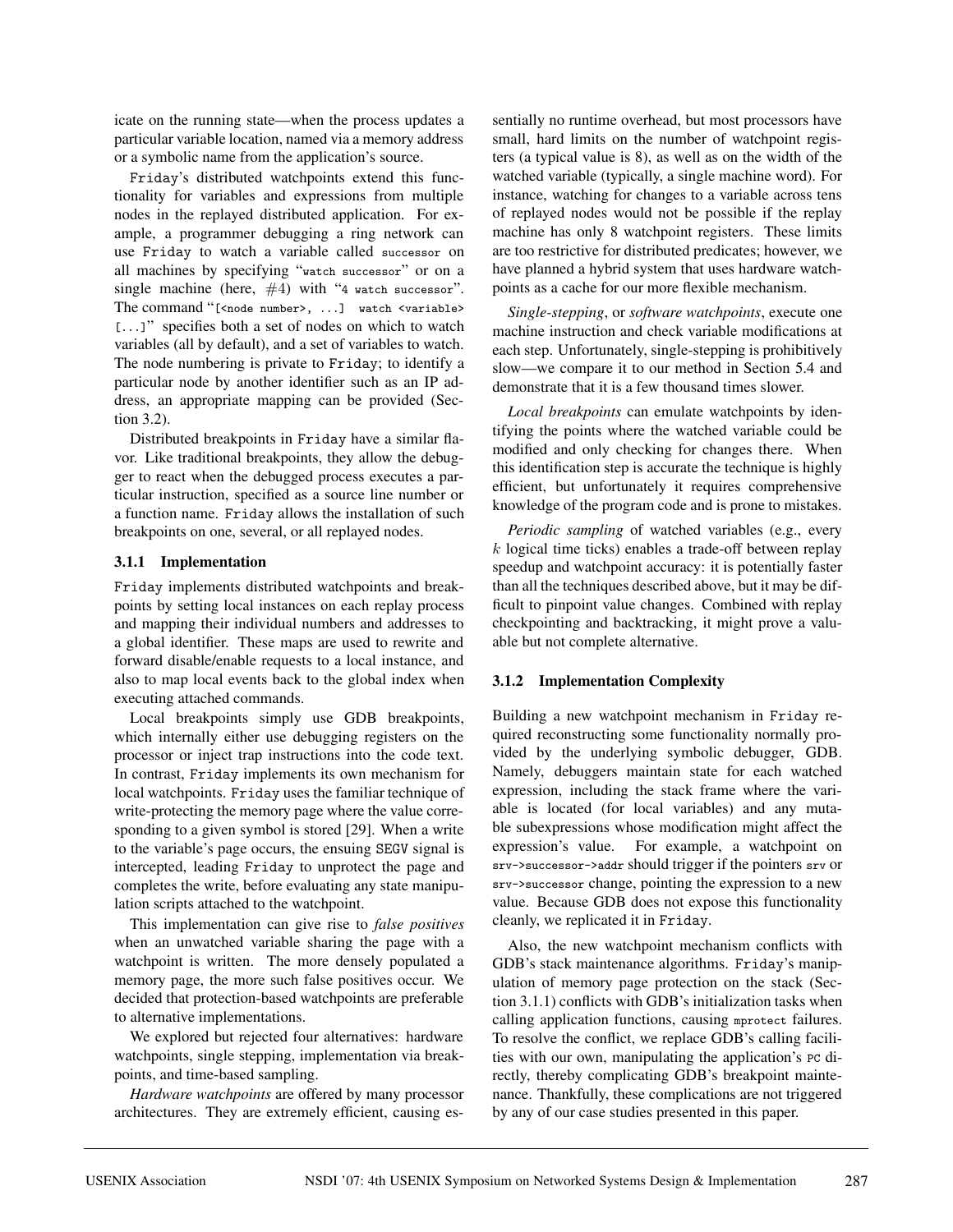## **3.2 Commands**

The second crucial feature of Friday is the ability to view and manipulate the distributed state of replayed nodes. These actions can either be performed interactively or triggered automatically by watchpoints or breakpoints. Interactive commands such as backtrace and set are simply passed directly to the named set of debugger processes. They are useful for exploring the distributed state of a paused system.

In contrast, automated commands are written in a scripting language for greater expressiveness. These commands are typically used to maintain additional views of the running system to facilitate statistics gathering or to reveal complex distributed (mis)behaviors.

Friday commands can maintain their own arbitrary debugging state, in order to gather statistics or build models of global application state. In the examples below, emptySuccessors and nodes are debugging state, declared in Friday via the python statement; e.g., python emptySuccessors = 0. This state is shared among commands and is persistent across command executions.

Friday commands can also read and write variables in the state of any replayed process, referring to symbolic names exposed by the local GDB instances. To simplify this access, Friday embeds into the scripting language appropriate syntax for calling functions and referencing variables from replayed processes. For example, the statement "@4(srv.successor) == @6(srv.predecessor)" compares the successor variable on node 4 to the predecessor variable on node 6. By omitting the node specifier, the programmer refers to the state on the node where a particular watchpoint or breakpoint was triggered. For example, the following command associated with a watchpoint on srv.successor increments the debugging variable emptySuccessors whenever a successor pointer is set to null, and continues execution:

```
if not @(srv.successor):
  emptySuccessors++
cont
```
For convenience, the node where a watchpoint or breakpoint was triggered is also accessible within command scripts via the \_NODE\_ metavariable, and all nodes are available in the list \_\_ALL\_\_. For example, the following command, triggered when a node updates its application-specific identifier variable srv.node.id, maintains the global associative array nodes:

```
nodes[@(srv.node.id)] = _1NODE_cont
```
Furthermore, Friday provides commands with access to the logical time kept by the Lamport clock exported by liblog, as well as the "real" time recorded at each log event. Because liblog builds a logical clock that is closely correlated with wall clock during trace acquisition, these two clocks are usually closely synchronized. Friday exposes the global logical clock as the  $\text{\textendash}$   $\text{\textendash}$  metavariable and node i's real clock at the time of trace capture as  $\mathfrak{e}_i$  (\_REALCLOCK $_{-}$ ).

Similarly to GDB commands, our language allows setting and resetting distributed watchpoints and breakpoints from within a command script. Such *nested* watchpoints and breakpoints can be invaluable in selectively picking features of the execution to monitor in reaction to current state, for instance to watch a variable only in between two breakpoints in an execution. This can significantly reduce the impact of false positives, by enabling watchpoints only when they are relevant.

### **3.2.1 Language Choice**

The Friday commands triggered by watchpoints and breakpoints are written in Python, with extensions for interacting with distributed application state.

Evaluating Python inside Friday is straightforward, because the console is itself a Python application, and dynamic evaluation is well supported. We chose to develop Friday in Python for its high-level language features and ease of prototyping; these benefits also apply when writing watchpoint command scripts.

We could have used the application's native language  $(C/C++)$ , in much the same way that C is used in IntroVirt [11]. Such an approach would allow the programmer to inline predicate code in the language of the application, thereby simplifying the interface between C/C++ constructs and a higher-level language. It would also eliminate the need to rely on GDB and Python for breakpoint/watchpoint detection and predicate evaluation, thereby reducing IPC-related overhead during replay. Unfortunately, this option calls for duplicating much of the introspection functionality (e.g., inspection of stack variables) already offered by GDB, and requires recompiling/reloading a C/C++ predicate library each time the user changes a predicate; we wanted to support a more interactive usage model.

At the opposite end of the spectrum, we could have used GDB's "command list" functionality to express distributed watchpoints and breakpoints. Unfortunately GDB commands lack the expressiveness of Python, such as its ability to construct new data structures, as well as the wealth of useful libraries. Using a general-purpose scripting framework like Python running at the console afforded us much more flexibility.

### **3.2.2 Syntax**

When a distributed command is entered, Friday examines every statement to identify references to the target application state. These references are specified with the syntax @<node>(<symbol>[=<value>]) where the node defaults to that which triggered the breakpoint or watch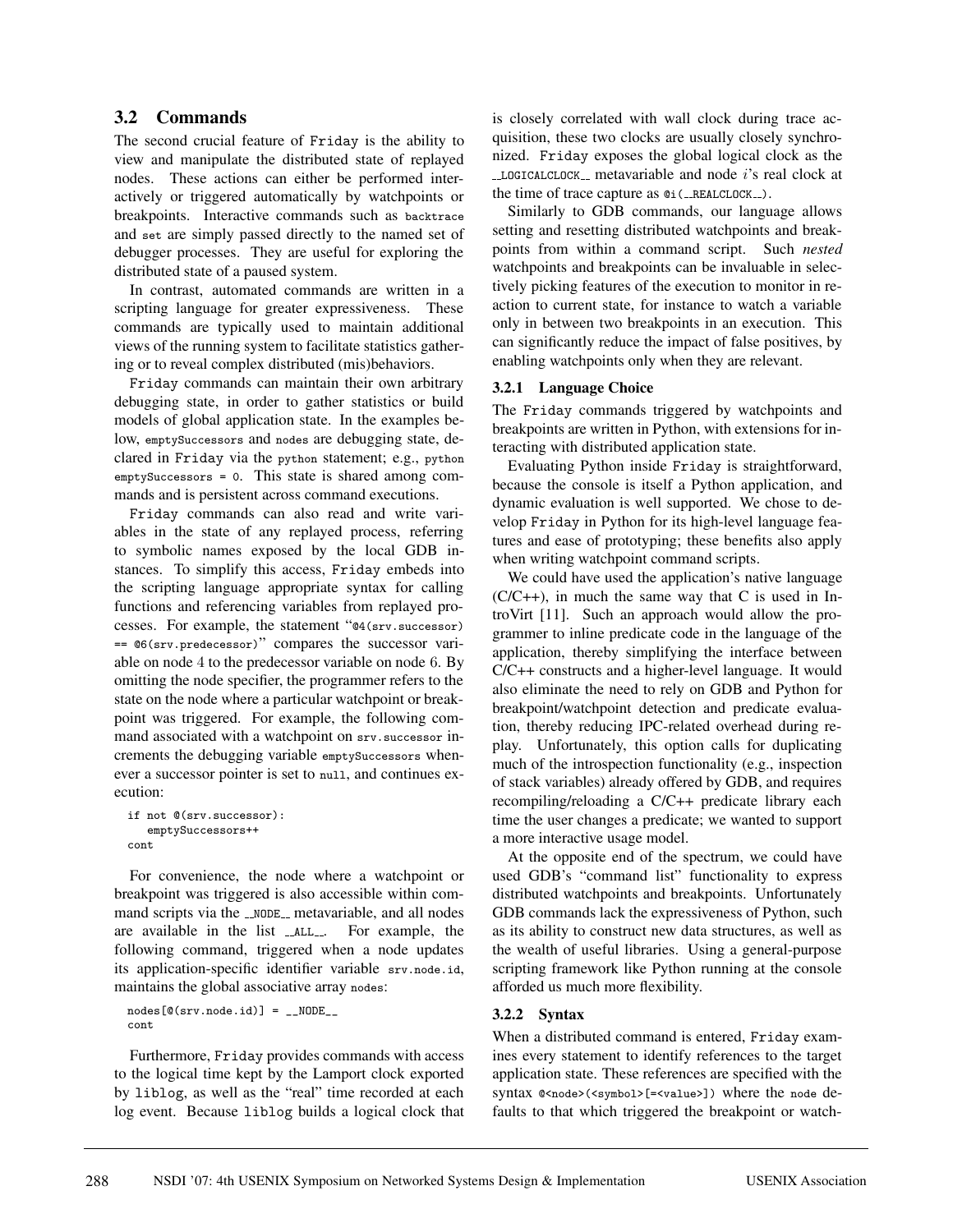point. These references are replaced with calls to internal functions that read from or write to the application using GDB commands print and set, respectively. Metavariables such as \_LOGICALCLOCK\_ are interpolated similarly. Furthermore, Friday allows commands to refer to application objects on the heap whose symbolic names are not within scope, especially when stopped by a watchpoint outside the scope within which the watchpoint was defined. Such pointers to heap objects that are not always nameable can be passed to watchpoint handlers as parameters at the time of watchpoint definition, much like continuations (see Section 4.2.1 for a detailed example). The resulting statements are compiled, saved, and later executed within the global Friday namespace and persistent command local namespace.

If the value specified in an embedded assignment includes keyed printf placeholders, i.e., %(<name>)<fmt>, the value of the named Python variable will be interpolated at assignment time. For example, the command

```
tempX = \mathbb{Q}(x)tempY = @other(y)@(x = %(tempY)d)
@other(y=%(tempX)d)
```
swaps the values of integer variables x at the current node and y at the node whose number is held in the python variable other.

Commands may call application functions using similar syntax:

```
@<node>(<function>(<arg>,....))
```
These functions would fail if they attempted to write to a memory page protected by Friday's watchpoint mechanism, so Friday conservatively disables all watchpoints for that replay process during the function call. Unfortunately that precaution may be very costly (see Section 5). If the user is confident that a function will not modify protected memory, she may start the command with the safe keyword, which instructs Friday to leave watchpoints enabled. This option is helpful, for example, if the invoked function only modifies the stack, and watchpoints are only set on global variables.

The value returned by GDB using the @() operator must be converted to a Python value for use by the command script. Friday understands strings (type char\* or char[]), and coerces pointers and all integer types to Python long integers. Any other type, including any structs and class instances, are extracted as a tuple containing their raw bytes. This solution allows simple identity comparisons, which was sufficient for all useful case studies we have explored so far.

Finally, our extensions had to resolve some keyword conflicts between GDB and Python, such as cont and break. For example, within commands continue refers to the Python keyword whereas cont to GDB's keyword. In the general case, we can prefix the keyword gdb in front of GDB keywords within commands.

# **3.3 Limitations**

We have used Friday to debug large distributed applications. Though still a research prototype with rough edges and only a rudimentary user interface, we have found Friday to be a powerful and useful tool; however, it has several limitations that potential users should consider.

We start with limitations that are inherent to Friday. First, false positives can slow down application replay. False positive rates depend on application structure and dynamic behavior, which vary widely. In particular, watching variables on the stack can slow Friday down significantly. In practice we have circumvented this limitation by recompiling the application with directives that spread the stack across many independent pages of memory. Though this runs at odds with our goal of avoiding recompilation, it is only required once per application, as opposed to requiring recompilations every time a monitored predicate or metric must change. Section 5 has more details on Friday performance.

The second Friday-specific limitation involves replaying from the middle of a replay trace. Some Friday predicates build up their debugging state by observing the dynamic execution of a replayed application, and when starting from a checkpoint these predicates must rebuild that state through observation of a static snapshot of the application at that checkpoint. This process is straightforward for the applications we study in Section 4, but it may be more involved for applications with more complex data structures. We are working on a method for adding debugging state to liblog checkpoints at debug time, to avoid this complexity.

Thirdly, although we have found that Friday's centralized and type-safe programming model makes predicates considerably simpler than the distributed algorithms they verify, Friday predicates often require some debugging themselves. For example, Python's dynamic type system allows us to refer to application variables that are not in dynamic scope, causing runtime errors.

Beyond Friday's inherent limitations, the system inherits certain limitations from the components on which it depends. First, an application may copy a watched variable and modify the copy instead of the original, which GDB is unable to track. This pattern is common, for example, in the collection templates of the C++ Standard Template Library, and requires the user of GDB (and consequently Friday) to understand the program well enough to place watchpoints on all such copies. The problem is exacerbated by the difficulty of accessing these copies, mostly due to GDB's inability to place breakpoints on STL's many inlined accessor functions.

A second inherited limitation is unique to stack-based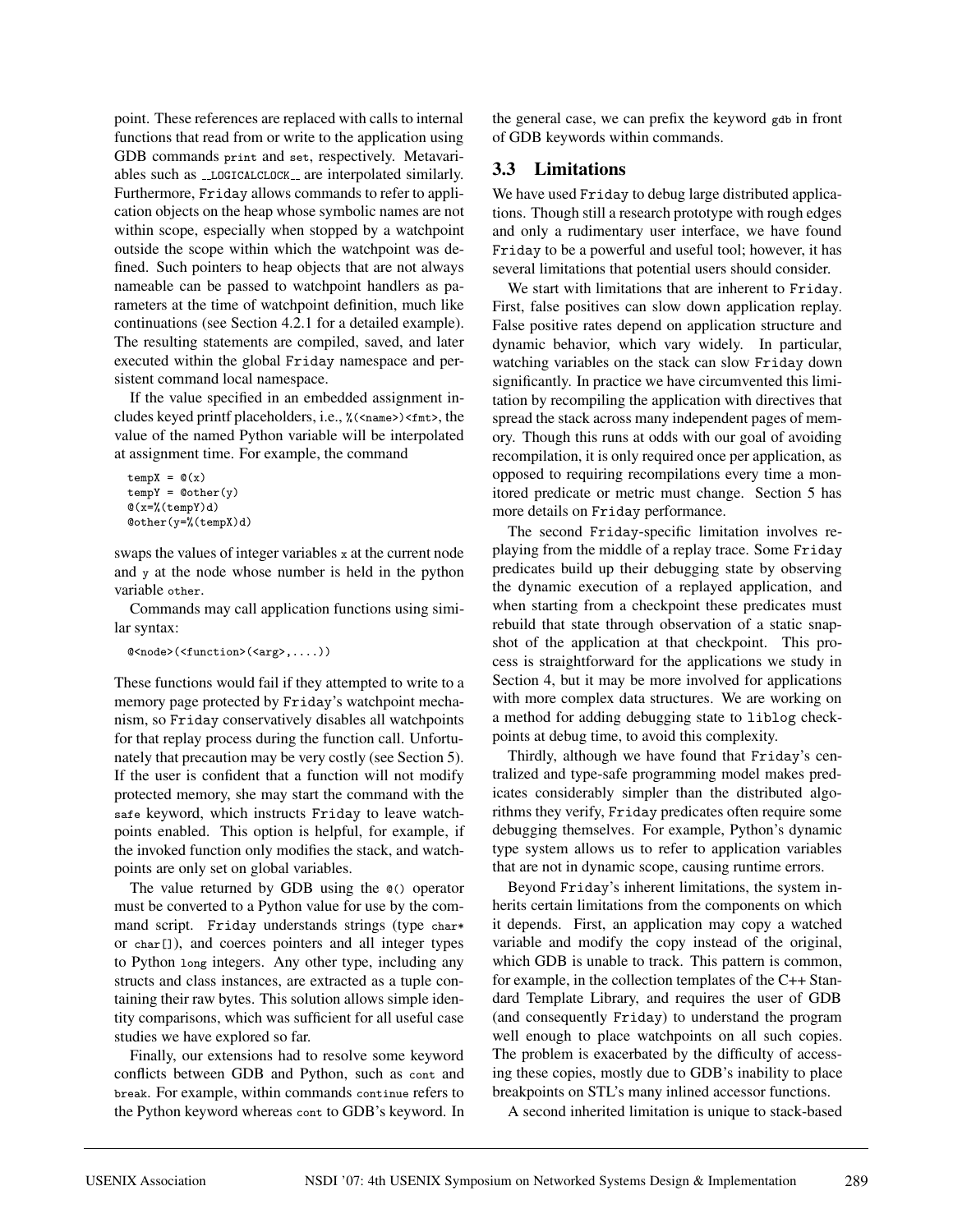variables. As with most common debuggers, we have no solution for watching stack variables in functions that have not yet been invoked. To illustrate, it is difficult to set up ahead of time a watchpoint on the command line argument variable argv of the main function across all nodes before we have entered the main at all nodes. Nested watchpoints are a useful tool in that regard.

Finally, Friday inherits liblog's large storage requirements for logs and an inability to log or replay threads in parallel on multi-processor machines.

# **4 Case Studies**

In this section, we present use cases for the new distributed debugging primitives presented above. First, we look into the problem of consistent routing in the i3/Chord DHT [24], which has occupied networking and distributed research literature extensively. Then we turn to debugging Tk, a reliable communication toolkit [26], and demonstrate sanity checking of disjoint path computation over the distributed topology, an integral part of many secure-routing protocols. For brevity, most examples shown omit error handling, which typically adds a few more lines of Python script.

## **4.1 Routing Consistency**

In this section, we describe a usage scenario in which Friday helps a programmer to drill down on a reported bug with i3/Chord. The symptom is the loss of a value stored within a distributed hash table: a user who did a put(key,value), doing a get(key) later did not receive the value she put into the system before. We describe a debugging session for this scenario and outline specific uses of Friday's facilities.

Our programmer, Frieda, starts with a set of logs given to her, and with the knowledge that two requests, a put and a get that should be consistent with each other appear to be inconsistent: the get returns something other than what the put placed into the system.

## **4.1.1 Identifying a distributed bug**

Frieda would probably eliminate non-distributed kinds of bugs first, by establishing for instance that a node-local store does not leak data. To do that, she can monitor that the two requests are handled by the same node, and that the node did not lose the key-value pair between the two requests.

```
py getNode = None
py putNode = None
break process_data
command
  if @(packet_id) == failing_id:if is get(@(packet_header)):
      getNode = @(srv.node.id)
    else:
      putNode = @(srv.node.id)
end
```
This breakpoint triggers every time a request is forwarded towards its final destination. Frieda will interactively store the appropriate message identifier in the Python variable failing id and define the Python method is get. At the end of this replay session, the variables getNode and putNode have the identifiers of the nodes that last serviced the two requests, and Frieda can read them through the Friday command line. If they are the same, then she would proceed to debug the sequence of operations executed at the common node between the put and the get. However, for the purposes of our scenario we assume that Frieda was surprised to find that the put and the get were serviced by different nodes. This leads her to believe that the system experienced *routing inconsistency*, a common problem in distributed lookup services where the same lookup posed by different clients at the same time receives different responses.

## **4.1.2 Validating a Hypothesis**

The natural next step for Frieda to take is to build a map of the consistent hashing offered by the system: which part of the identifier space does each node think it is responsible for? If the same parts of the identifier space are claimed by different nodes, that might explain why the same key was serviced by different nodes for the put and the get requests. Typically, a node believes that its immediate successor owns the range of the identifier space between its own identifier and that of its successor.

The following breakpoint is set at the point that a node sets its identifier (which does not change subsequently). It uses the ids associative array to map Friday nodes to Chord IDs.

```
py ids = \{\}break chord.c:58
command
  ids[\_NODE] = \mathbb{O}((char*)id)cont
end
```
Now Frieda can use this information to check the correct delivery of requests for a given key as follows:

```
break process.c:69
command
  if @(packet_id) != failing_id:
    cont
  for peer in __ALL__:
    @((chordID)_liblog_workspace =
        atoid("%(ids[peer])s"))
    if @(is_between((chordID*)&_liblog_workspace,
            @(packet_id), &successor->id)):
      print "Request %s misdelivered to %s" %
                    (@(packet_id), @(successor->id))
      break
  cont
end
```
This breakpoint triggers whenever a node with ID srv.node.id believes it is delivering a packet with destination ID packet id to its rightful destination: the node's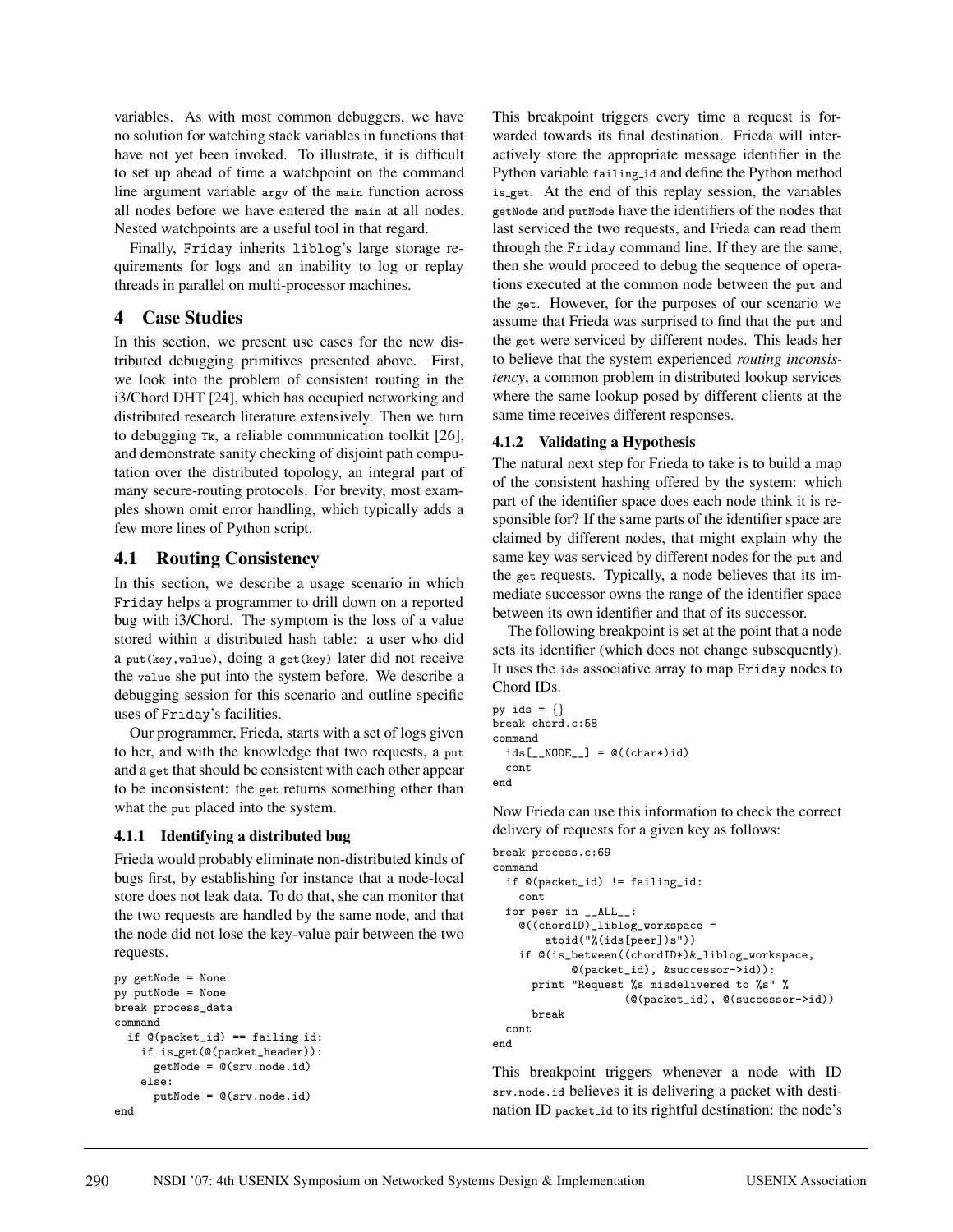

Figure 2: At the top, we show what node  $n$  believes the ring topology to be around it. At the bottom, we see the relevant state as stored by the involved nodes  $n$ ,  $s$  and  $p$ . The thick routing entry from node  $p$  to  $s$ is inconsistent with  $n$ 's view of the ring, indicating a source of routing consistency problems.

immediate successor with ID srv.successor->id, such that packet id is in between identifiers srv.node.id and srv.successor->id. When that happens, this command figures out if the request in question is one of Frieda's problem requests, and if so, it finds out if there is a node that should be receiving the packet instead.

This check uses the native Chord function atoid to load the peer's ID into application scratch space ( liblog workspace) and then invokes the Chord function is between to perform the range check. Both of these functionalities could have been duplicated instead in Python, if Frieda suspected their implementation as the source of the problem.

This breakpoint command is a simple instance of a very powerful construct: a global index of all nodes in the system is very easy for Friday to construct at replay time but difficult or impossible to collect reliably and efficiently at runtime. Doing so would require transmitting each update (node insertion, etc.) to all nodes, presumably while all other communication is disabled to avoid inconsistencies. These updates would be expensive for large networks and could fail due to transient network conditions. Conversely, Friday can maintain a global view of the whole logged population, even if the nodes themselves could not talk to each other at runtime.

#### **4.1.3 Searching for a Root Cause**

The identified inconsistency told Frieda that she has a problem. Most likely, it tells her that part of her purported ring topology looks like Figure 2, in which the culprit node, p, believes its successor to be node s and delivers anything between identifiers  $p$  and  $s$  to  $s$  for processing, where instead all requests for identifiers between  $p$  and  $n$  belong to node  $n$  instead.

To dig deeper, Frieda can monitor ring consistency more closely, for instance by ensuring that ring edges are symmetric. Checking that successor/predecessor consistency conditions hold at all times is unnecessary. Instead, it is enough to check the conditions when a successor or predecessor pointer changes, and only check those specific conditions in which the changed pointers participate. Frieda can encode this in Friday as follows:

```
watch srv.successor
command
  successor_id = @(srv.successor->id)
  if @(srv.node.id) !=
      @nodes[successor_id](srv.predecessor->id):
    print __NODE__, "'s successor link is asymmetric."
end
```
and symmetrically for the predecessor's successor. This would catch, for instance, the problem illustrated in Figure 2, which caused Frieda's problem.

#### **4.1.4 How Often Is The Bad Thing Happening?**

Such inconsistencies occur transiently even when the system operates perfectly while an update occurs, e.g., when a new node is inserted into the ring. Without transactional semantics across all involved nodes in which checks are performed only before or after a transition, such warnings are unavoidable. Frieda must figure out whether this inconsistency she uncovered occurs most of the time or infrequently; that knowledge can help her decide whether this is a behavior she should mask in her Chord implementation (e.g., by sending redundant put and get requests) or fix (e.g., by ensuring that nodes have agreed on their topological neighborhood before acting on topology changes).

In Friday, Frieda can compute the fraction of time during which the ring topology lies in an inconsistent state. Specifically, by augmenting the monitoring statements from Section 4.1.3, she can instrument transitions from consistent to inconsistent state and back, to keep track of the time when those transitions occur, and averaging over the whole system.

#### watch srv.successor, srv.predecessor command

```
myID = @(srv.node.id)
  successorID = @(srv.successor->id)
  predecessorID = @(srv.predecessor->id)
  if not (@nodes[successorID](srv.predecessor->id)
     == @nodes[predecessorID](srv.successor->id)
     == myID): #inconsistent?
    if consistent[myID]:
      consistentTimes +=
          (@(__REALCLOCK__) - lastEventTime[myID])
      consistent[myID] = False
      lastEventTime[myID] = @(__REALCLOCK__)
  else: # converse: consistent now
    if not consistent[myID]:
      inconsistentTimes +=
          @((__REALCLOCK__) - lastEventTime[myID])
      consistent[myID] = True
      lastEventTime[myID] = @(__REALCLOCK__)
  cont
end
py consistent = \{\}py lastEventTime = \{\}
```
py consistentTimes = inconsistentTimes = 0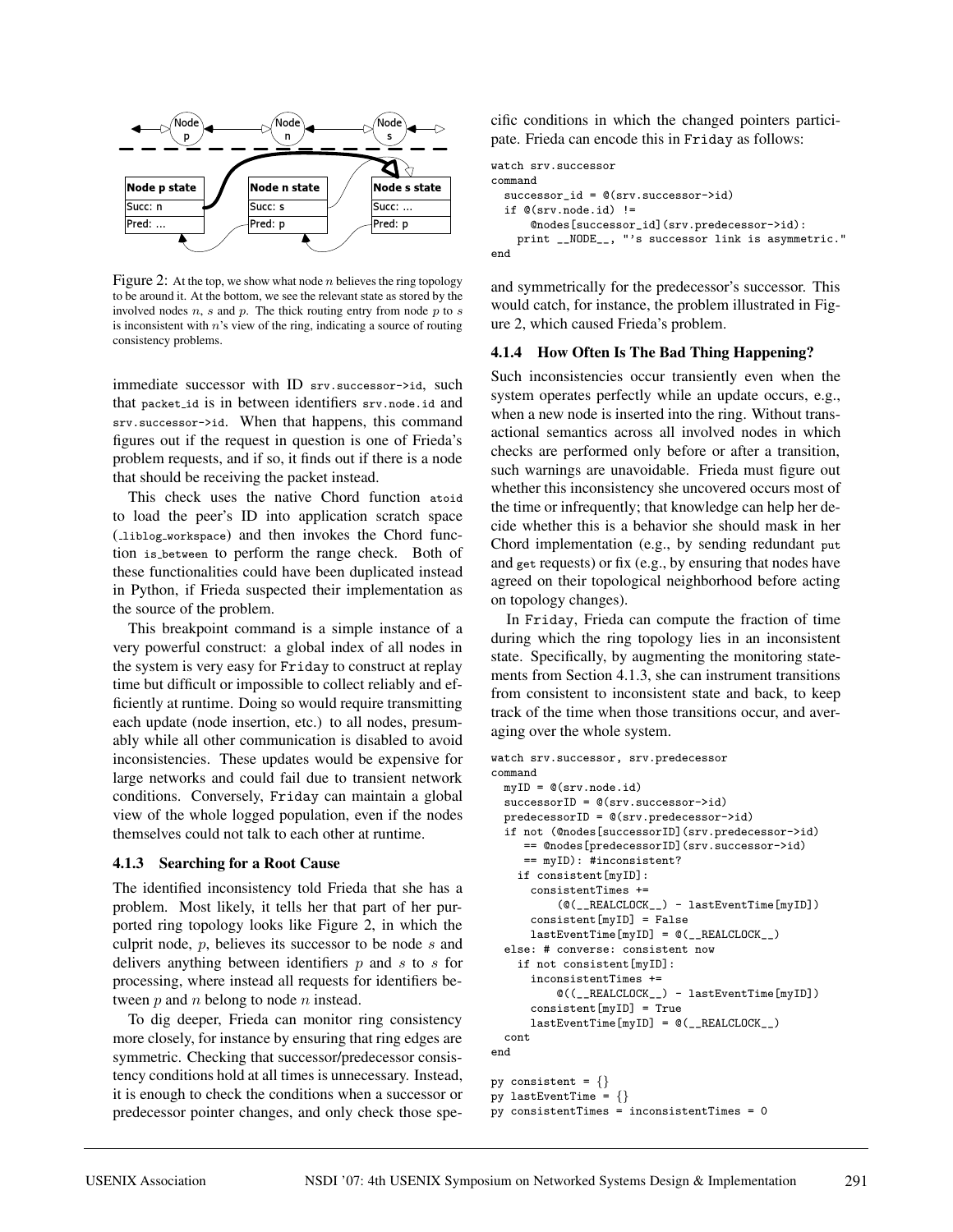This example illustrates how to keep track of how much time each replayed machine is in the consistent or inconsistent state, with regards to its ring links. The monitoring specification keeps track of the amounts of time node  $i$  is consistent or inconsistent in the debugging counters consistentTimes and inconsistentTimes, respectively. Also, it remembers when the last time a node switched to consistency or inconsistency in the debugging hash tables consistent and inconsistent, respectively. When the distributed commands are triggered, if the node is now inconsistent but was not before (the last time of turning consistent is non-empty), the length of the just-ended period of consistency is computed and added to the thus-far sum of consistency periods. The case for inconsistency periods is symmetric and computed in the "else" clause.

Periodically, or eventually, the relevant ratios can be computed as the ratio of inconsistent interval sums over the total time spent in the experiment, and the whole system might be characterized taking an average or median of those ratios.

#### **4.1.5 State Oscillation**

If Frieda finds that most of the time such inconsistencies exist, she may decide this is indeed a bug and move to fix it by ensuring a node blocks requests while it agrees on link symmetry with its immediate neighbors.

In the unhappy case in which Frieda's system is indeed intended to have no such inconsistencies (i.e., she has already written the code that causes nodes to agree on link symmetry), she would like to determine what went wrong. She can do by testing a series of hypotheses.

One such hypothesis—which is frequently the case of inconsistencies in a broad range of distributed applications—is a network link that, whether due to high loss rates or intermittent hardware failure, makes a machine repeatedly disappear and reappear to its neighbor across the link. This oscillation may cause routes through the nodes to flap to backup links, or even create routing wormholes and black holes. Frieda can analyze the degree of oscillation in her network with the following simple Friday breakpoint commands.

```
break remove_finger
command
  finger = @(f\rightarrow node.addr) # f is formal parameter
  events = routeEvents[@(srv.node.addr)]
  if finger not in events:
    events[finger] = []
  events[finger].append(("DOWN",__LOGICALCLOCK__))
  cont
end
break insert_finger
command
  finger = @(addr) # addr is formal parameter
  events = routeEvents[@(srv.node.addr)]
  if finger in events:
    lastEvent,time = events[finger][-1]
```

```
if lastEvent == "DOWN":
      events[finger].append(("UP",__LOGICALCLOCK__))
  cont
end
```
The first command adds a log entry to the debugging table routeEvents (initialized elsewhere) each time a routing peer, or *finger*, is discarded from the routing table. The second command adds a complementary log entry if the node is reinserted. The two commands are asymmetric because insert finger may be called redundantly for existing fingers, and also because we wish to ignore the initial insertion for each finger. The use of virtual clocks here allows us to correlate log entries across neighbors.

## **4.2 A Reliable Communication Toolkit**

In the second scenario, we investigate Tk [26], a toolkit that allows nodes in a distributed system to communicate reliably in the presence of k adversaries. The only requirement for reliability is the existence of at least  $k$ disjoint paths between communicating nodes. To ensure this requirement is met, each node pieces together a global graph of the distributed system based on pathvector messages and then computes the number of disjoint paths from itself to every other node using the maxflow algorithm. A bug in the disjoint path computation or path-vector propagation that mistakenly registers  $k$  or more disjoint paths would seriously undermine the security of the protocol. Here we show how to detect such a bug.

#### **4.2.1 Maintaining a Connectivity Graph**

When performing any global computation, including disjoint-path computation, a graph of the distributed system is a prerequisite. The predicate below constructs such a graph by keeping track of the connection status of each node's neighbors.

```
py graph = zero_matrix(10, 10)
break server.cpp:355
command
  \verb|neighbor-pointer = "(*(i->_M\_node))"neighbor_status_addr =
    @(&(%(neighbor_pointer)s->status))
  # Set a watchpoint dynamically
  watchpoint(["*%d" % neighbor_status_addr],
    np=@(%(neighbor_pointer)s))
  command
    status = @((((Neighbor*)(%(np)d))->status))
    neighbor_id = \mathbb{O}((((Neighbour*)(\mathcal{N}(np)d))-\text{pid}))my_id = @(server->id)
    if status > 0:
      graph[my_id][neighbor_id] = 1
      compute_disjoint_paths() # Explained below.
    cont
  end
  cont
end
```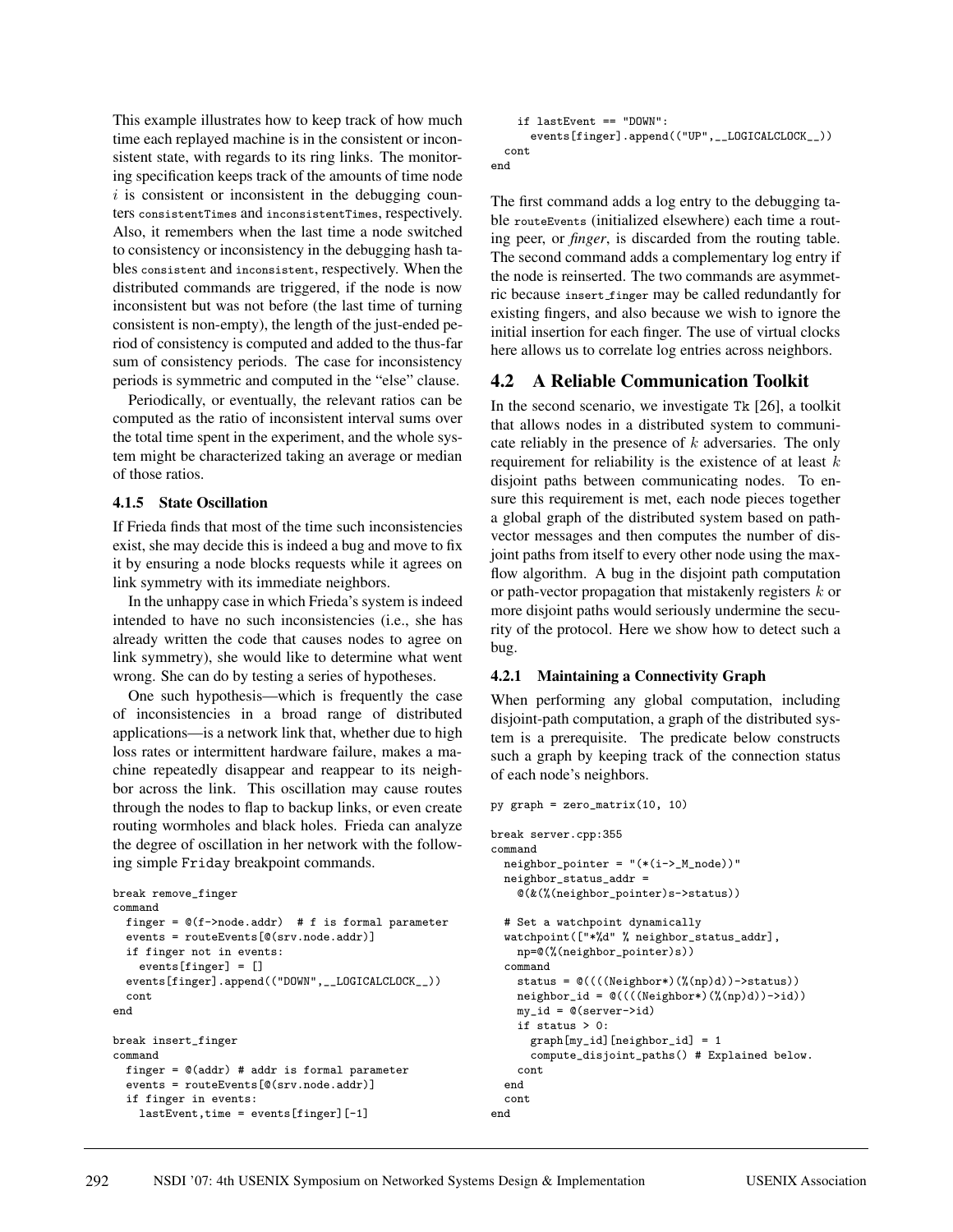This example showcases the use of nested watchpoints, which are necessary when a watchpoint must be set at a specific program location. In this application, a neighbor's connection status variable is available only when the neighbor's object is in scope. Thus, we place a breakpoint at a location where all neighbor objects are enumerated, and as they are enumerated, we place a watchpoint on each neighbor object's connection status variable. When a watchpoint fires, we set the corresponding flag in an adjacency matrix.

A connection status watchpoint can be triggered from many programs locations, making it hard to determine what variables will be in scope for use within the watchpoint handler. In our example, we bind a watchpoint handler's np argument to the corresponding neighbor object pointer, thereby allowing the handler to access the neighbor object's state even though a pointer to it may not be in the application's dynamic scope.

### **4.2.2 Computing Disjoint Paths**

The following example checks the toolkit's disjoint path computation by running a centralized version of the disjoint path algorithm on the global graph created in the previous example. The predicate records the time at which the  $k$ -path requirement was met, if ever. This timing information can then be used to detect disagreement between Friday and the application or to determine node convergence time, among other things.

```
py time_Friday_found_k_paths = zero_matrix(10, 10)
```

```
def compute_disjoint_paths():
 my_id = @(server->id)
  k = \mathbb{Q}(\text{server} \rightarrow k)for sink in range(len(graph)):
    Friday_num_disjoint_paths =
      len(vertex_disjoint_paths(graph, my_id, sink))
    if Friday_num_disjoint_paths >= k:
      time_Friday_found_k_paths[my_id][sink] =
        __VCLOCK__
```
The disjoint path algorithm we implemented in vertex disjoint paths, not shown here, employs a brute force approach—it examines all  $k$  combinations of paths between source and destination nodes. A more efficient approach calls for using the max-flow algorithm, but that's precisely the kind of implementation complexity we wish to avoid. Since predicates are run offline, Friday affords us the luxury of using an easy-toimplement, albeit slow, algorithm.

# **4.3 Discussion**

As the preceding examples illustrate, the concept of an invariant may be hard to define in a distributed system. So-called invariants are violated even under correct operation for short periods of time and/or within subsets of the system. Friday's embedded interpreter allows programmers to encode what it means for a particular system to be "too inconsistent".

By gaining experience with the patterns frequently used by programmers to track global system properties that are transiently violated, we intend to explore improved high-level constructs for expressing such patterns as part of our future work.

The Python code that programmers write in the process of debugging programs with Friday can resemble the extra, temporary code added inline to systems when debugging with conventional tools: in cases where simple assertions or logging statements will not suffice, it is common for programmers to insert complex system checks which then trigger debugging code to investigate further the source of the unexpected condition.

In this respect, Friday might be seen as a system for "aspect-oriented debugging", since it maintains a strict separation between production code and diagnostic functionality. The use of a scripting language rather than C or C++ makes writing debugging code easier, and this can be done after compilation of the program binaries. However, Friday also offers facilities not feasible with an on-line aspect-oriented approach, such as access to global system state.

It has often been argued that debugging code should never really be disabled is a production distributed system. While we agree with this general sentiment, in Friday we draw a more nuanced distinction between code which is best executed all the time (such as configurable logging and assertion checks), and that which is only feasible or useful in the context of offline debugging. The latter includes the global state checks provided by Friday, something which, if implemented inline, would require additional inter-node communication and library support.

# **5 Performance**

In this section, we evaluate the performance of Friday, by reporting its overhead on fundamental operations (micro-benchmarks) and its impact on the replay of large distributed applications. Specifically, we evaluate the effects of false positives, of debugging computations, and of state manipulations in isolation, and then within replays of a routing overlay.

For our experiments we gathered logs from a 62-node i3/Chord overlay running on PlanetLab [3]. After the overlay had reached steady state, we manually restarted several nodes each minute for ten minutes, in order to force interesting events for the Chord maintenance routines. No additional lookup traffic was applied to the overlay. All measurements were taken from a 6 minute stretch in the middle of this turbulent period. The logs were replayed in Friday on a single workstation with a Pentium D 2.8GHz dual-core x86 processor and 2GB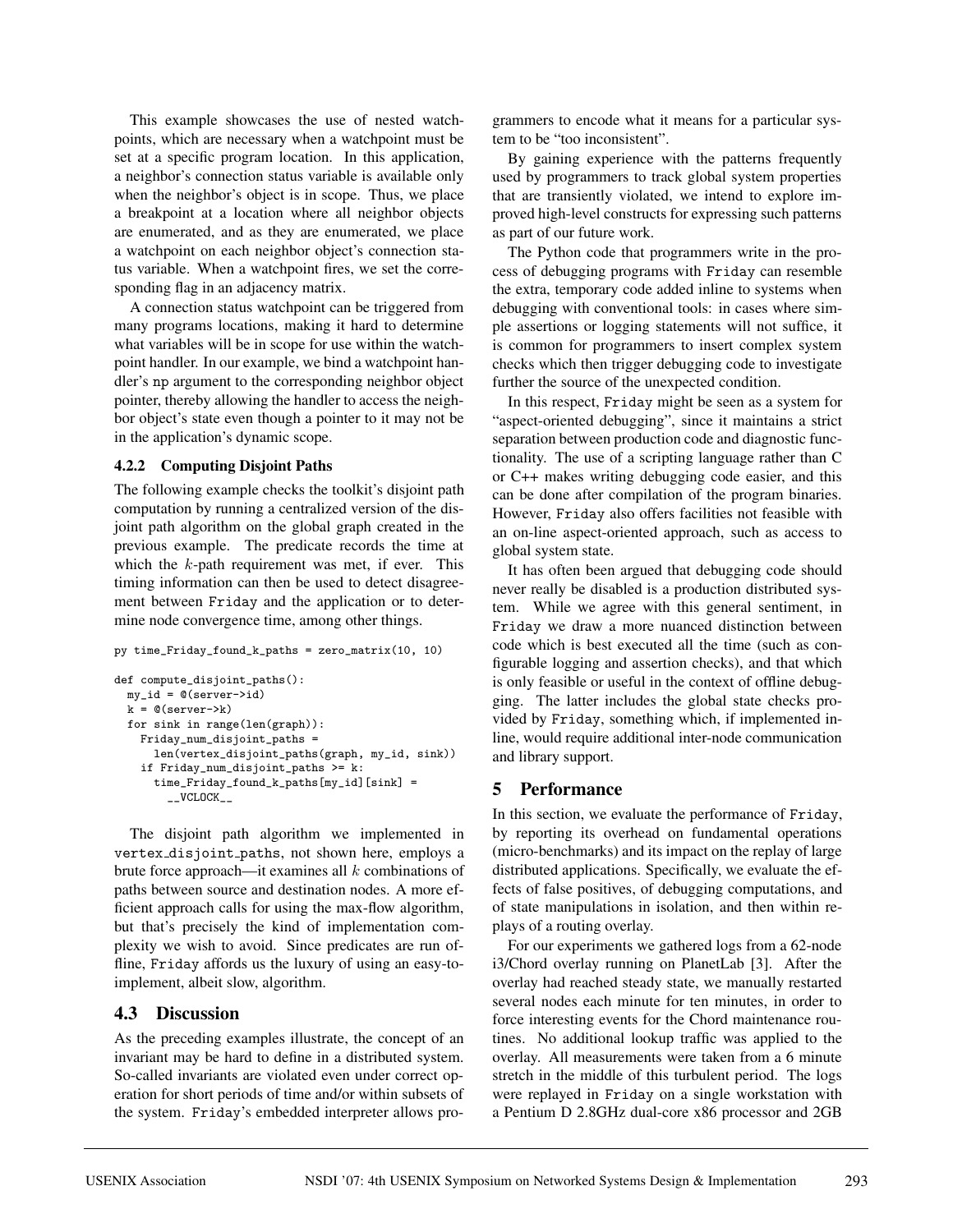| <b>Benchmark</b>      | Latency (ms) |
|-----------------------|--------------|
| <b>False Positive</b> | 13.2         |
| Null Command          | 15.6         |
| Value Read            | 15.9         |
| Value Write           | 15.9         |
| <b>Function Call</b>  | 26.1         |
| Safe Call             | 16.5         |

Table 1: Micro-benchmarks - single watchpoint

RAM, running the Fedora Core 4 OS with version 2.6.16 of the Linux kernel.

## **5.1 Micro-benchmarks**

Here we evaluate Friday on six micro-benchmarks that illustrate the overhead required to watch variables and execute code on replayed process state. Table 1 contains latency measurements for the following operations:

- *False Positive*: A watchpoint is triggered by the modification of an unwatched variable that occupies the same memory page as the watched variable.
- *Null Command*: The simplest command we can execute once a watchpoint has passed control to Friday. The overhead includes reading the new value (8 bytes) of the watched variable and evaluating a simple compiled Python object.
- *Value Read*: A single fetch of a variable from one of the replayed processes. The overhead involves contacting the appropriate GDB process and reading the variable's contents.
- *Value Write*: Updates a single variable in a single replayed process.
- *Function Call*: The command calls an application function that returns immediately. All watchpoints (only one in this experiment) must be disabled before, and re-enabled after the function call.
- *Safe Call:* The command is marked "safe" to obviate the extra watchpoint management.

These measurements indicate that the latency of handling the segmentation faults dominates the cost of processing a watchpoint. This means our implementation of watchpoints is sensitive to the false positive rate, and we could expect watchpoints that share memory pages with popular variables to slow replay significantly.

Fortunately, the same data suggests that executing the user commands attached to a watchpoint is inexpensive. Reading or writing variables or calling a safe function adds less than a millisecond of latency over a null command, which is only a few milliseconds slower than a false positive. The safe function call is slightly slower than simple variable access, presumably due to the extra work by GDB to set up a temporary stack, marshal data, and clean up afterward.



Figure 3: Latency breakdown for various watchpoint events.

A normal "unsafe" function call, on the other hand, is 50% slower than a safe one. The difference (9.6 ms) is attributed directly to the cost of temporarily disabling the watchpoint before invoking the function.

We break down the processing latency into phases:

- *Unprotect*: Temporarily disable memory protection on the watched variable's page, so that the faulting instruction can complete. This step requires calling mprotect for the application, through GDB.
- *Step*: Re-execute the faulting instruction. This requires a temporary breakpoint, used to return to the instruction from the fault handler.
- *Reprotect*: Re-enable protection with mprotect.
- *Check and Execute*: If the faulting address falls in a watched variable (as opposed to a false positive), its new value is extracted from GDB. If the value has changed, any attached command is evaluated by the Python interpreter.
- *Other*: Miscellaneous tasks, including reading the faulting address from the signal's user context.

Figure 3 shows that a false positive costs the same as a watchpoint hit. The dark segments in the middle of each bar show the portion required to execute the user command. It is small except the unsafe function call, where it dominates.

## **5.2 Micro-benchmarks: Scaling of Commands**

Next we explored the scaling behavior of the four command micro-benchmarks: *value read*, *value write*, *function call*, and *safe call*. Figure 4 shows the cost of processing a watchpoint as the command accesses an increasing number of nodes. Each data point is averaged over the same number of watchpoints; the latency increases because more GDB instances must be contacted.

The figure includes the best-fit slope for each curve, which approximates the overhead added for each additional node that the command reads, writes, or calls. For most of the curves this amount closely matches the difference between a null command and the correspond-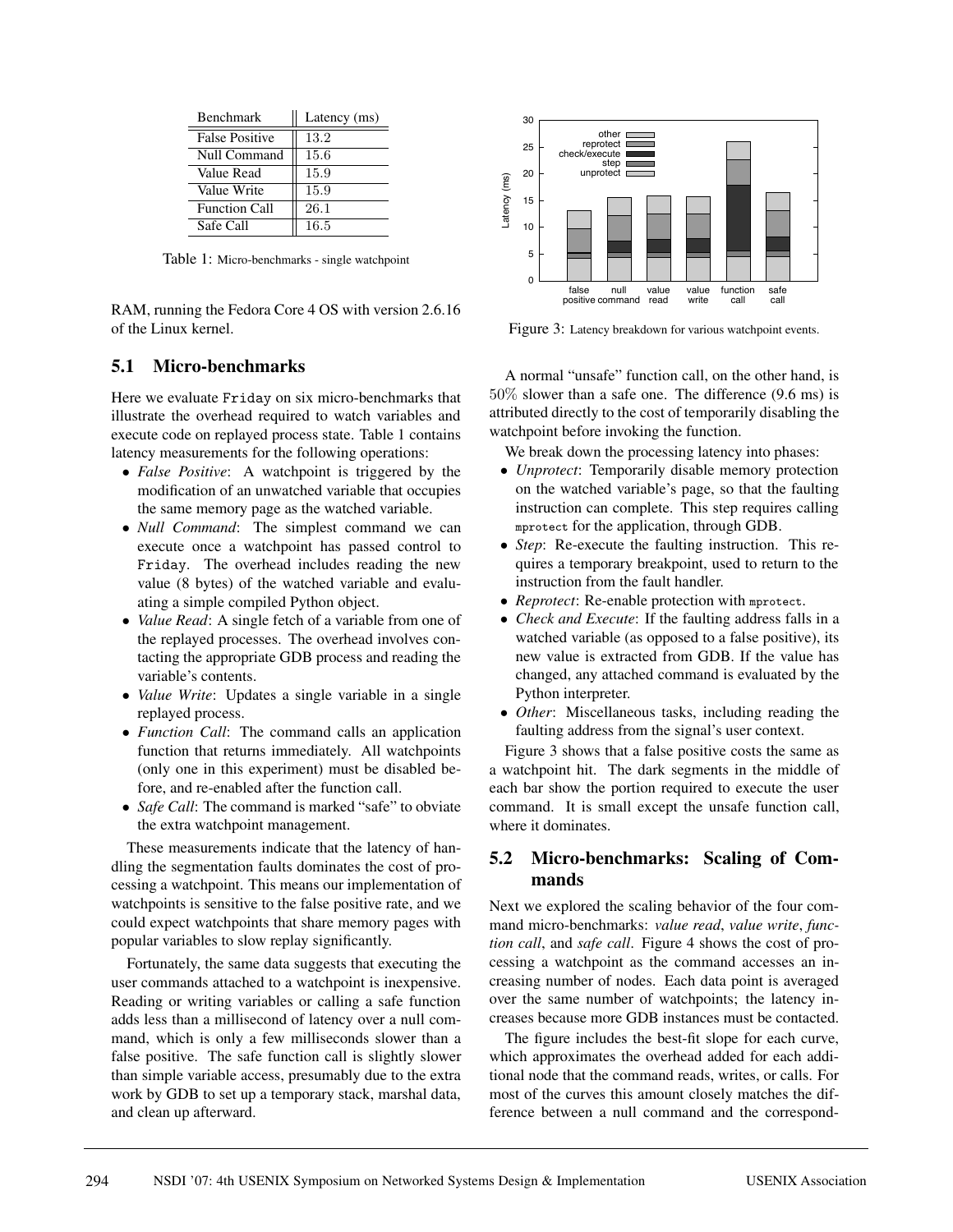

Figure 4: Micro-benchmarks indicating latency and first standard deviation  $(y \text{ axis})$ , as a function of the percentage of nodes involved in the operation  $(x \text{ axis})$ . The population contains 62 nodes.

ing single-node reference. In contrast, the unsafe function call benchmark increases at a faster rate—almost double—and with higher variance than predicted by the single node overhead. We attribute both phenomena to greater contention in the replay host's memory hierarchy due to the extra memory protection operations.

### **5.3 Micro-benchmarks on Chord**

We continue by evaluating how the same primitive operations described in the previous section affect a baseline replay of a distributed application. For each benchmark, we average across 6 consecutive minute-long periods from the i3/Chord overlay logs described above. Other applications would experience more or less overhead, depending on the relative frequency of libc calls and watchpoint triggers.

We establish a replay baseline by replaying all 62 traced nodes in liblog without additional debugging tasks. Average replay slowdown is  $3.12x$ , with a standard deviation of  $.08x$  over the 6 samples. liblog achieves a slowdown less than the expected  $62x$  by skipping idle periods in each process. For comparison, simply replaying the logs in GDB, but without liblog, ran 11 times faster, for a replay *speedup* of 3.5x. The difference between GDB and liblog is due to the scheduling overhead required to keep the 62 processes replaying consistently. liblog must continually stop the running process, check its progress, and swap in a new process to keep their virtual clocks synchronized. Without liblog, we let GDB replay each log fully before moving on.

To measure false positives, we add a dummy watchpoint on a variable at a memory page written about 4.7 times per second per replayed node; the total average replay slowdown goes up to  $7.95x$  (0.2x standard deviation), or  $2.55x$  slower than baseline replay. This is greater than what our micro-benchmarks predict: 4.7 triggered watchpoints per second should expand every replayed second from the baseline 3.12 seconds by an additional  $4.7 \times 62 \times 0.0132 = 3.87$  seconds for a slow-

| <b>Benchmark</b>            | Slowdown | (dev)  | Relative |
|-----------------------------|----------|--------|----------|
| No Watchpoints              | 3.12     | (.08)  |          |
| <b>False Positives Only</b> | 7.95     | (0.22) | 2.55     |
| <b>Null Command</b>         | 8.24     | (0.24) | 2.64     |
| Value Read                  | 8.25     | (0.17) | 2.65     |
| Value Write                 | 8.26     | (0.21) | 2.65     |
| <b>Function Call</b>        | 9.01     | (0.27) | 2.89     |
| Safe Call                   | 8.45     | (0.26) | 2.71     |

Table 2: Micro-benchmarks: slowdown of Chord replay for watchpoints with different commands.

down of  $4.87x$ . We conjecture that the extra slowdown is due to cache contention on the replay machine, though further testing will be required to validate this.

To measure Friday's slowdown for the various types of watchpoint commands, we set a watchpoint on a variable that is modified once a second on each node. This watchpoint falls on the same memory page as in the previous experiment, so we now see one watchpoint hit and 3.7 false positives per second. The slowdown for each type of command is listed in Table 2.

The same basic trends from the micro-benchmarks appear here: function calls are more expensive than other commands, which are only slightly slower than null commands. Significantly, the relative cost of the commands is dwarfed by the cost of handling false positives. This is expected, because the latency of processing a false positive is almost as large as a watchpoint hit, and because the number of false positives is much greater than the number of hits for this experiment. We examine different workloads later, in Section 5.4.

Next, we scale the number of replayed nodes on whose state we place watchpoints, to verify that replay performance scales with the number of watchpoints. These experiments complement the earlier set which verified the scalability of the commands.

As expected, as the number of memory pages incurring false positives grows, replay slows down. Figure 5(a) shows that the rate at which watchpoints are crossed—both hits and false positives—increases as more processes enable watchpoints. The correlation is not perfect, because some nodes were more active and executed the watched inner loop more often than others.

Figure 5(b) plots the relative slowdown caused by the different types of commands as the watchpoint rate increases. These lines suggest that Friday does indeed scale with the number of watchpoints enabled and false positives triggered.

### **5.4 Case Studies**

Finally, we return to the case studies from Section 4. Unlike the micro-benchmarks, these case studies include realistic and useful commands. They exhibit a range of performance, and two of them employ distributed break-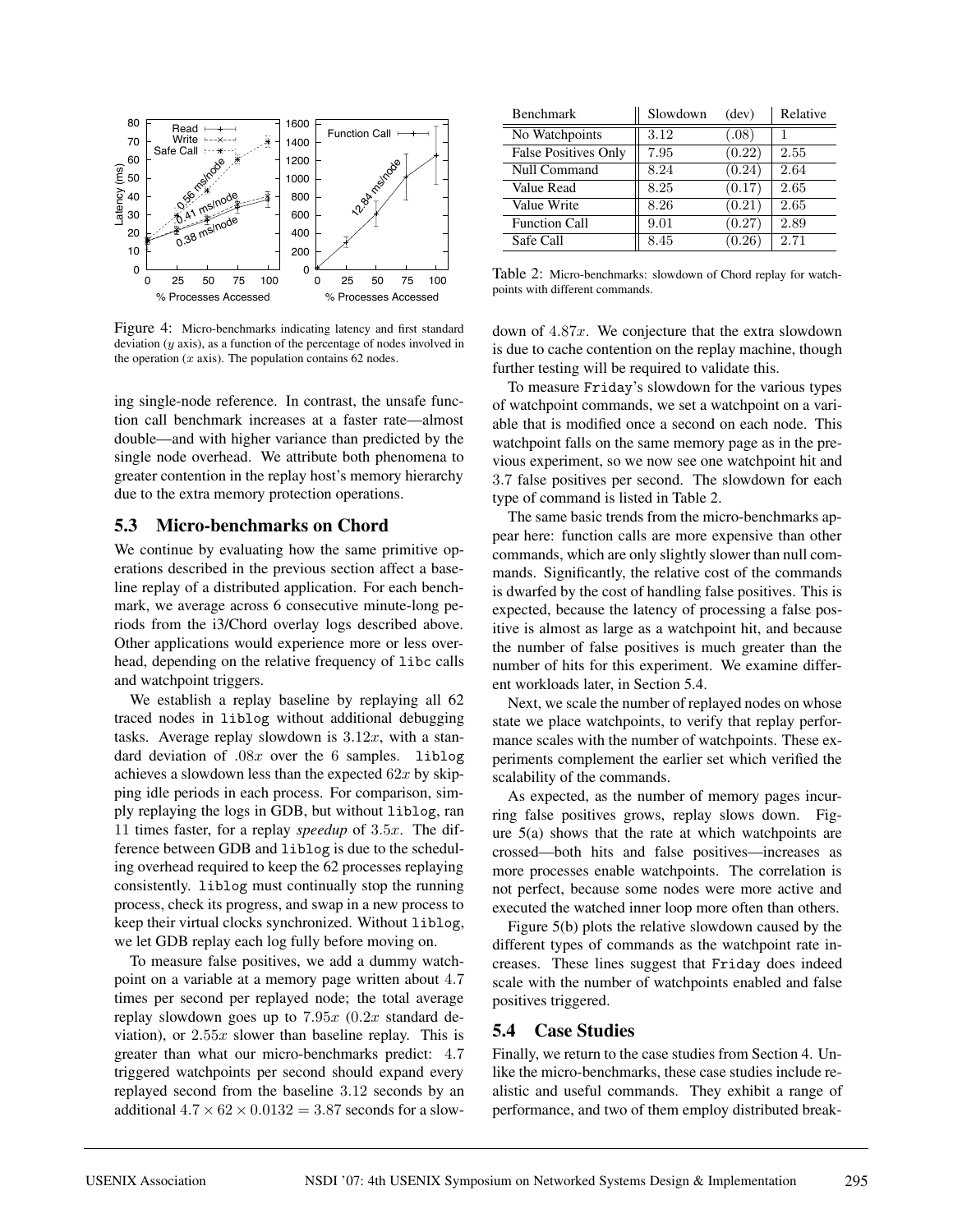

Figure 5: (a) Number of watchpoints crossed vs. percentage of nodes with watchpoints enabled (i3/Chord logs). Approximately linear. (b) Replay slowdown vs. percentage of nodes with watchpoints enabled, relative to baseline replay (i3/Chord logs).

| Predicate                | Slowdown |
|--------------------------|----------|
| None                     | 1.00     |
| Ring Consistency Stat.   | 2.53     |
| w/Software Watchpoints   | 8470.0   |
| <b>State Oscillation</b> | 1.48     |
| Misdelivered Packets     | 9.05     |

Table 3: Normalized replay slowdown under three different case studies. The last row gives the slowdown for the Ring Consistency Statistics predicate when implemented in GDB with single-stepping.

points instead of watchpoints.

We replayed the same logs used in earlier experiments with the predicates for Misdelivered Packets (Section 4.1.2), Ring Consistency Statistics (Section 4.1.4), and State Oscillation (Section 4.1.5). Figure 6 plots the relative replay speed against the percentage of nodes on which the predicates are enabled. Table 3 summarizes the results. Results with the case studies from Section 4.2 were comparable, giving a 100%-coverage slowdown of about 14 with a population of 10 nodes.

Looking at the table first, we see that the three case studies range from 1.5 to 9 times slower than baseline replay. For comparison, we modified Friday to use software watchpoints in GDB instead of our memory protection-based system, and reran the Ring Consistency Statistics predicate. As the table shows, that experiment took over 8000 times longer than basic replay, or about 3000 times slower than Friday's watchpoints. GDB's software watchpoints are implemented by singlestepping through the execution, which consumes thousands of instructions per step. The individual memory protection operations used by Friday are even more expensive but their cost can be amortized across thousands of non-faulting instructions.

Turning to Figure 6, the performance of the Ring Consistency Statistics predicate closely matches that of the micro-benchmarks in the previous section (cf., Figure 5(b)). This fact is not surprising: performance here is



Figure 6: (a) Replay slowdown statistics for case study predicate performance vs. percentage of nodes with watchpoints enabled. (b) Watchpoint, breakpoint, and false positive rates vs. percentage of nodes with watchpoints/breakpoints enabled.

dominated by the false positive rate, because these predicates perform little computation when triggered. Furthermore, both sets of predicates watch variables located on the same page of memory, due to the internal structure of the i3/Chord application, so their false positive rates are the same.

The figure shows that the State Oscillation predicate encounters more breakpoints than the Ring Consistency predicate does watchpoints. However, handling a breakpoint is almost free, and the commands are similar in complexity, so Friday runs much faster for State Oscillation predicates.

The Misdelivered Packets case study hit even fewer breakpoints, and ran the fewest number of commands. Those commands were very resource-intensive, however, requiring dozens of (safe) function calls each time. Overall performance, as shown in Figure  $6(a)$ , is the slowest of the three predicates.

## **6 Related Work**

Friday utilizes library interposition to obtain a replayable deterministic trace of distributed executions. The WiDS Checker [17] has many similar characteristics with some notable differences: whereas Friday operates on unmodified applications and checks predicates at single-machine-instruction granularity, the WiDS Checker is applicable only to applications developed with the WiDS toolkit and checks predicates at eventhandler granularity. Similarly to Friday, Jockey [20] and Flashback [23] use system call interposition, binary rewriting, and operating system modifications to capture deterministic replayable traces, but only for a single node. DejaVu [15] targets distributed Java applications, but lacks the state manipulation facilities of Friday.

Further afield, much research has gone into replay debugging via virtualization, which can capture system effects below the system library level, first articulated by Harris [9]. Several projects have pursued that agenda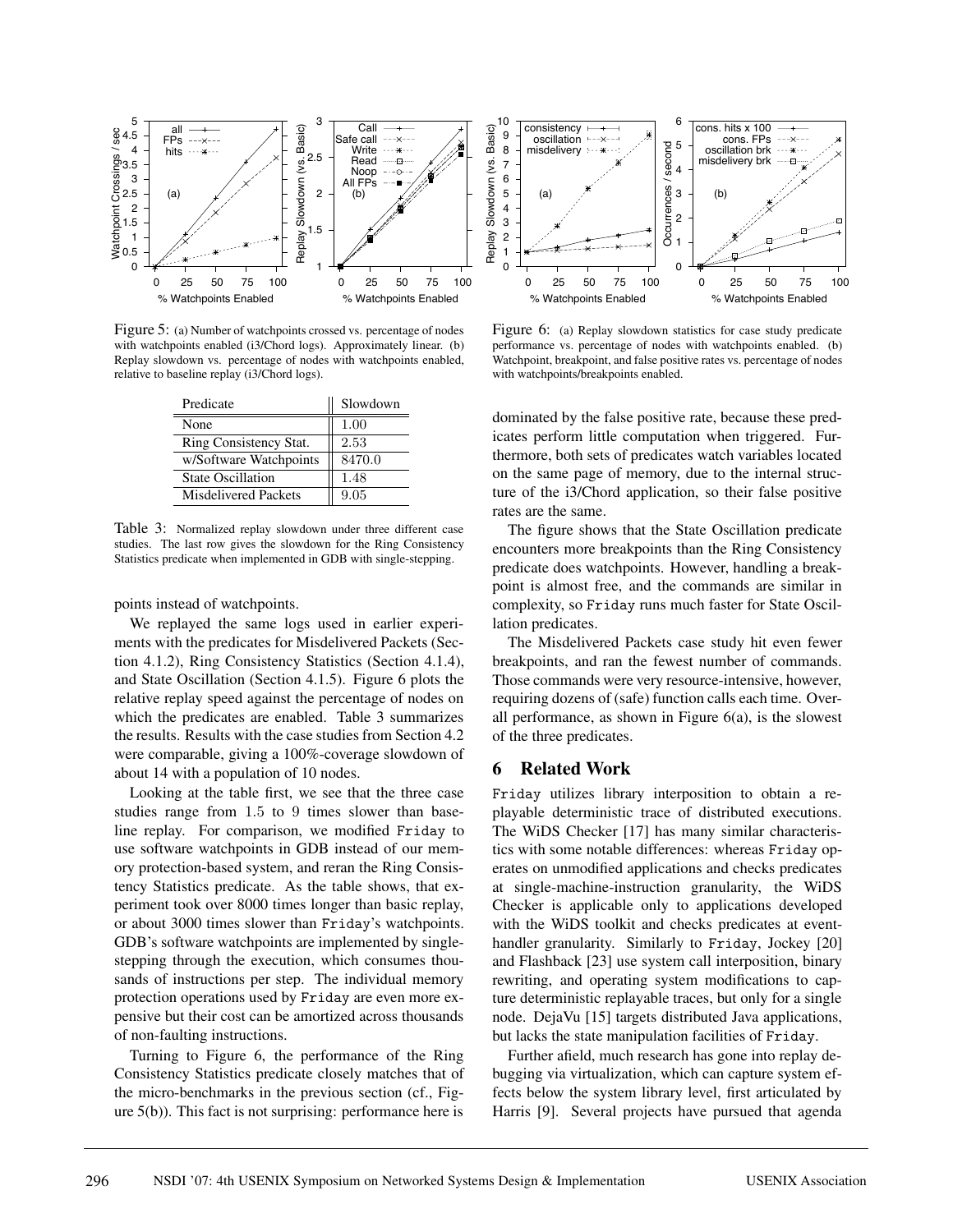since [11, 13, 23], albeit only for single-thread, singleprocess, or single-machine applications. Furthermore, symbolic debugging in such systems faces greater challenges than with Friday, since the "semantic gap" between application-defined symbols and the virtual machine interface must be bridged at some computational and complexity cost.

Moving away from replay debugging, many systems focus on extracting execution logs and then mining those logs for debugging purposes [1, 2, 5, 6, 10, 22]. Such systems face the challenge of reconstructing meaningful data- and control-flow from low-level logged monitoring information. Friday circumvents this challenge, since it can fully inspect the internal state of the nodes in the system during a replay of the traced execution and, as a result, need not guess at connections across layers (as with black-box approaches) or recompile the system (as with annotation-based systems).

Notable logging-based work in closer alignment with Friday comes from the Bi-directional, Distributed BackTracker (BDB) [14], XTrace [7], and Pip [19]. BDB and XTrace track and report causality among events within a distributed system, e.g., to trace identified backdoor programs backwards to their onset or, in the case of XTrace, to identify problems along cross-layer paths. Pip [19] works by comparing actual behavior and expected behavior to expose bugs. Such behaviors are defined as orderings of logged operations at participating threads and limits on the values of annotated and logged performance metrics. In both cases, the kinds of checks performed can be readily encoded in Friday, except for those dependent on kernel-level sensors, which lie beyond our library tracing granularity. However, the replay-based nature of Friday allows programmers to refine checks after repeated replays without the need for recompilation and fresh log extraction, as would be the case for disambiguating noisy tasks (e.g., directory listing filesystem operations in BDB) or for creating new sensors (e.g., heap size monitors when none were initially thought necessary in Pip).

At a more abstract level, model checking has been recently proposed as a tool for debugging distributed systems. Most notably, MaceMC [12] is a heuristic model checker for finding liveness violations in distributed applications built using the Mace language. As with model checking in general, MaceMC can exercise a distributed application over many more possible executions than any replay debugging system, include Friday, can. However replay systems, such as Friday, tend to capture more realistic problems than model checkers such as complex network failures and hardware malfunctions, and can typically operate on much longer actual executions than the combinatorial nature of model checking can permit.

A growing body of work is starting to look at on-line

debugging [27], in contrast to the off-line nature of debuggers described above. The P2 debugger [21] operates on the P2 [18] system for the high-level specification and implementation of distributed systems. Like Friday, this debugger allows programmers to express distributed invariants in the same terms as the running system, albeit at a much higher-level of abstraction than Friday's libc-level granularity. Unlike Friday, P2 targets on-line invariant checking, not replay execution. As a result, though the P2 debugger can operate in a completely distributed fashion and without need for log back-hauling, it can primarily check invariants that have efficient online, distributed implementations. Friday, however, can check expensive invariants such as the existence of disjoint paths, since it has the luxury of operating outside the normal execution of the system.

More broadly, many distributed monitoring systems can perform debugging functions, typically with a statistical bend [4,28,30]. Such systems employ distributed data organization and indexing to perform efficient distributed queries on the running system state, but do not capture control path information equivalent to that captured by Friday.

# **7 Conclusion and Future Work**

Friday is a replay-based symbolic debugger for distributed applications that enables the developer to maintain global, comprehensive views of the system state. It extends the GDB debugger and liblog replay library with distributed watchpoints, distributed breakpoints, and actions on distributed state. Friday provides programmers with sophisticated facilities for checking global invariants—such as routing consistency—on distributed executions. We have described the design, implementation, usage cases, and performance evaluation for Friday, showing it to be powerful and efficient for distributed debugging tasks that were, thus far, underserved by commercial or research debugging tools.

The road ahead is ripe for further innovation in distributed debugging. One direction of future work revolves around reducing watchpoint overheads via the reimplementation of the malloc library call and memory page fragmentation, or through intermediate binary representations, such as those provided by the Valgrind tool. Building a hybrid system that leverages the limited hardware watchpoints, yet gracefully degrades to slower methods, would also be rewarding.

Another high-priority feature is the ability to checkpoint Friday state during replay. This would allow a programmer to replay in Friday a traced session with its predicates from its beginning, constructing any debugging state along the way, but only restarting further debugging runs from intermediate checkpoints, without the need for reconstruction of debugging state.